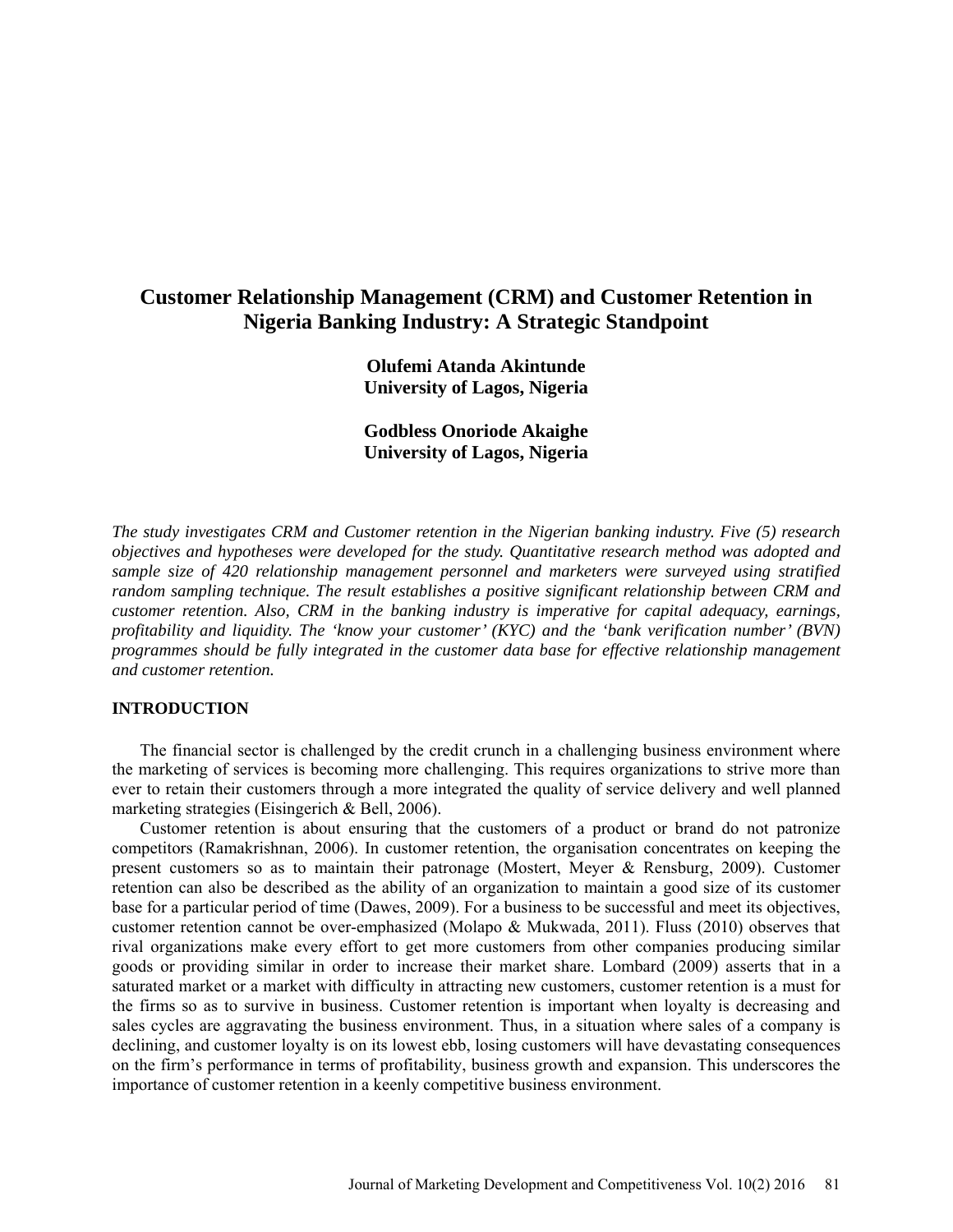Customer Relationship Management (CRM) evolved from marketing, with the objective of satisfying customers with products and services through exchange processes, better than competitors (Anderson & Mittal, 2000). The objective of CRM is to ensure that the customer returns back for subsequent purchases after the first purchase, through communication, friendliness, good offer to the customer at the right price and through the appropriate channel of distribution (Mornay, 2011). Anderson and Narus (1990) posit that CRM is not just about the exchange process between a buyer and seller but that the marketer is able to understand the customers preferences, intentions, needs and the provide the products that satisfies the customers expectation through technology and processes of customer segmentation (Sheth & Parvatiyar, 1995). This process demonstrates that emphasizes is placed on the customer rather than the product through an integrated approach of relationship management (Webster, 1992).

Nigeria Banks are striving to meet the expectations of their customers in the way and manner they offer financial services to them. Customers often complain about delays in being served in the bank resulting in long queues, few tellers on the counters, inappropriate behaviors by some employees of banks and poor information dissemination (Ogudu & Usman, 2012). Also, the issue of poor relationship management is begging for attention in banks. Ogunnaike and Ogbari (2008) assert that customer service in banks can be taken to mean the slow attention to customers and annoying customer. This has resulted in loss of confidence and a drop in the capacity of many banks in Nigeria to gain their customers' loyalty effectively and efficiently over time. This brings to fore reasons for the seeming inability to retain some customers in banks. This study examines the relationship between customer relationship management and customer retention in Nigerian banks.

#### **Objectives of the Study**

The objectives of the study are to:

- 1. establish if there is a significant relationship between bonding and customer retention.
- 2. ascertain if there is a significant relationship between empathy and customer retention.
- 3. investigate if there is a significant relationship between reciprocity and customer retention.
- 4. ascertain if there is a significant relationship between trust and customer retention.
- 5. investigate if there is a significant relationship between communication and customer retention.

# **LITERATURE REVIEW AND HYPOTHESES DEVELOPMENT**

Relationship management is a marketing approach that is age long and seems to receive more research attention by scholars in contrast to transactional marketing (Lindgreen 2001). Relationship management is about building a connection with customers' so as to keep them as customers for a long time while transactional marketing is interested in attracting or finding new customers through exchange process (Vence, 2002). Relationship management theory has become accepted since the 1990s (Gummeson, 1994; Morgan & Hunt, 1994), with a broad coverage of marketing activities (Palmer, 2000), often explained as the "new-old" concept because it has gain more prominence in marketing research (Berry, 1995). Thus, relationship marketing focuses on relational exchanges rather than on transactional exchanges (Gronroos, 1994). Gummesson (1994) stresses that, the marketing mix and its four Ps are not at all useless and would always be needed, but that it had become non-essential in comparison to long term relationship building. Bowen and Shoemaker (2002) also maintain that relationship management means developing the customer as a partner, and is a process that is markedly different from traditional transaction-based marketing. That is, it focuses on moving away from activities for attracting customers to activities for having customers and taking care of them (Grönroos, 2004).

In an attempting to show how much relationship management is important in services context, Bejou (1997) maintained that it will be very difficult to apply traditional marketing to services. In addition to the above, Bennett (1996) also argued that relationship management aims to establish long-term, committed, trusting and co-operative relationships, characterized by openness, genuine customer suggestions, fair dealing, and a willingness to sacrifice short-term advantage for long-term advantage. In other words,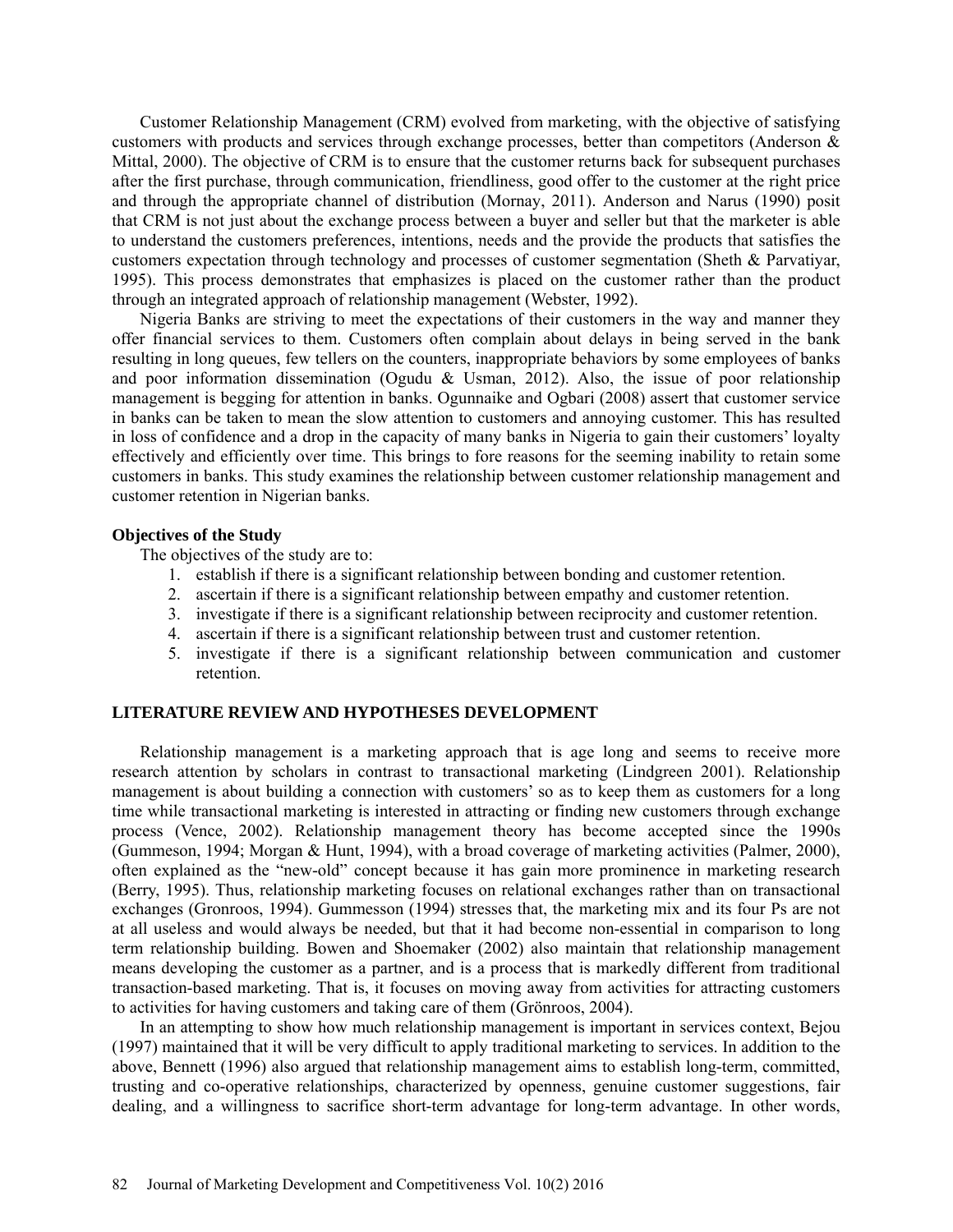relationship management is oriented towards long-term on-going relationships (Kim, Han & Lee, 2001). In development of the study hypotheses, the following variables of customer relationship management are discussed:

# **Bonding**

Bonding is defined as the dimension of a business relationship that results in two parties (the customer and the supplier) acting in a unified manner toward a desired goal. In the dyadic relationship of a buyer and a seller, bonding can be described as a dynamic process that is progressive over time. The bonding process begins with the very basic force of the need for a seller to find a buyer for their product, and the desire for a buyer to purchase a product that will satisfy their needs (Chattananon  $\&$ Trimetsoontorn, 2009; Callaghan McPhail & Yau, 1995). Bonds have served effectively to control social and business behavior in society (Chiao, 1982) and contribute to removing doubt, creating trust and forming close relationships (Hinde, 1997). The dimension of bonding as it applies to relationship management consists of the development and enhancement of consumer and brand loyalty and, as Levitt (1983) describes, a long-term relationship (a bonded relationship) with the seller.

*H01: There is no significant relationship between bonding and customer retention.* 

#### **Empathy**

Empathy is the dimension of a business relationship that enables two parties to see a situation from the other's perspective. It is defined as seeking to understand somebody else desires and goals. It involves the ability of individual parties to view the situation from the other party's perspective in a truly cognitive sense (Hwang, 1987). Previous studies by Brunner et al. (1989); Hwang (1987); Ferguson (1990); Houston Gassenheimer and Maskulka (1992) indicates that empathy is a necessary condition to foster a positive relationship between two parties.

*H02: There is no significant relationship between empathy and customer retention.* 

#### **Reciprocity**

Reciprocity is another dimension of customer relationship management that focuses on mutual favors from the parties in the relationship during the course of business transactions (Callaghan et al., 1995). For specifics, reciprocity is concerned with the event of things in the course of business dealings where a party requires the other to show consideration in the exchange of values and vice versa ultimately to the benefit of both parties (Lebra, 1976) which has been described as a sociological of two basic opposing element and that of mutual benefit (Malinowski, 1959). Reciprocity and empathy are dimensions of relationship marketing that have connected to transactional exchanges (Smith & Johnson, 1993).

*H03: There is no significant relationship between reciprocity and customer retention.*

# **Trust**

Trust as a dimension of relationship management can be described as the willingness of a party to rely on the honesty and integrity of the other party in the business relationship. This implies that one party have faith and confidence on the promise by the other party to keep their promise and vice versa (Chattananon & Trimetsoontorn, 2009; Callaghan et al., 1995). Trust is a vital element and a reason for parties to engage in business exchanges (Gronroos, 1990) which is observes as a vital part of business relationships (Martin & Sohi, 1993; Moorman Zaltrnan & Deshpande, 1992), and identified as a strong element in building and sustaining relationship with customers (Morgan & Hunt, 1994). Trust also relates to other aspects of relationship marketing such as empathy, bonding, reciprocity, cooperation (Morgan & Hunt, 1994; Anderson & Narus, 1990), and communication (Anderson & Narus, 1990). Customers value trust a lot which is very important for the relationship with the organization to be successful (Dixon-Ogbechi, Haran & Aiyeku, 2009).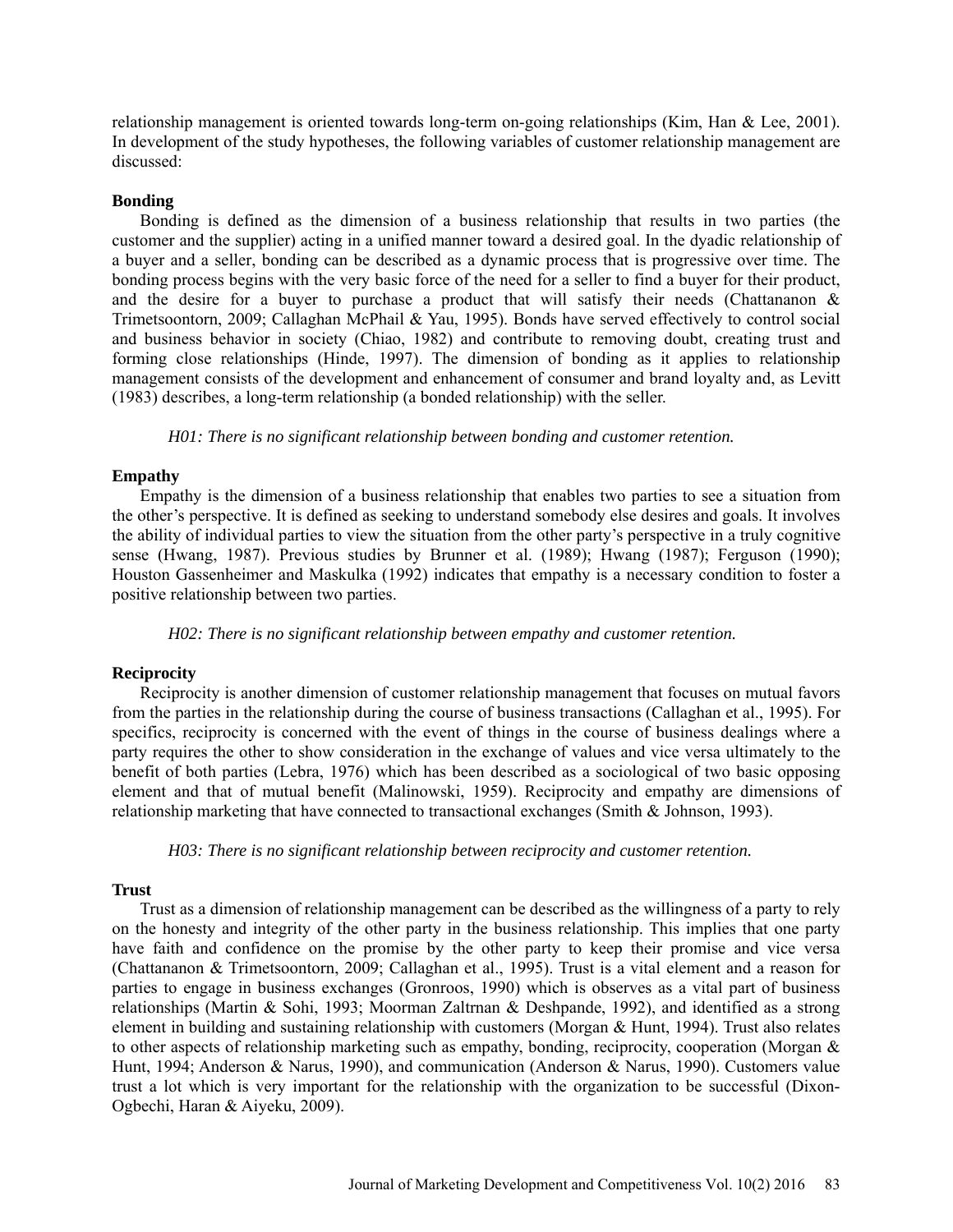*H04: There is no significant relationship between trust and customer retention.* 

#### **Communication**

Communication is described as a part of relationship marketing that explains the exchanging of ideas, feelings and impressions between a customer and a seller in a warm and personal way. Communication depicts friendship and familiarity in various aspects between the parties in the business relationship (Naoui & Zaiem, 2010). Dixon-Ogbechi, Haran, and Aiyeku (2009) notes that relationship marketing enable organizations to communicate effectively with their customers. Kotler (1992) sees marketing communication as a process of transmitting information to customers to stimulate buying behaviors, attract their patronage and keep them posted on further information about the products and services of the organization. Ahmad and Buttle (2002) assert that communication is vital for the successful maintenance of customers' relationship and loyalty to the brand and organization.

*H05: There is no significant relationship between communication and customer retention.*

# **Conceptual Framework**



*Source: Adapted from Ababio and Atowoto (2008); Sin, Tse, Chan, Heung and Yim (2006); Callaghan McPhail and Yau (1995)* 

# **RESEARCH METHODS**

A quantitative research method through the deductive research philosophy which entails using information collected by researchers to confirm or reject hypotheses and resolve issue is adopted for this study. The data from deductive approach can be computed numerical and can be calculated (Gill  $\&$ Johnson, 2010). The deductive research approach focuses on how to reach a particular conclusion in line with the philosophy of positivism which includes hypotheses and to prove assumptions (Anderson, 2009).

# **Population, Sample Size, Procedure and Participants**

The study population is the banking industry in Nigeria while the context of the research bothers on matters that pertain to CRM and customer retention. In specific term, five banks are selected for the study, which are Access Bank Plc, G.T Bank Plc, FBN Plc, UBA Plc and Zenith Bank Plc as representing the banking industry. This is based on the rationale that every bank has a similar objective of retaining its customers. A sample of five hundred (500) bank marketers is selected for the study. The selection was done through stratified random sampling technique.

# **Research Instrument, Validity and Reliability Test**

A structured questionnaire is used as the instrument for obtaining data for the study. The questionnaire developed by the researchers covers all the elements of the study objectives. Face and content validity were carried out by experts in bank marketing and customer relationship managers. Also, reliability test which measures the internal consistency of the instrument was established by Cronbach's alfa which reflected a coefficient of 0.82, which is high for the reliability of the instrument which is above the 0.70 level recommended by Nunnally, (1978) and Sims (2000).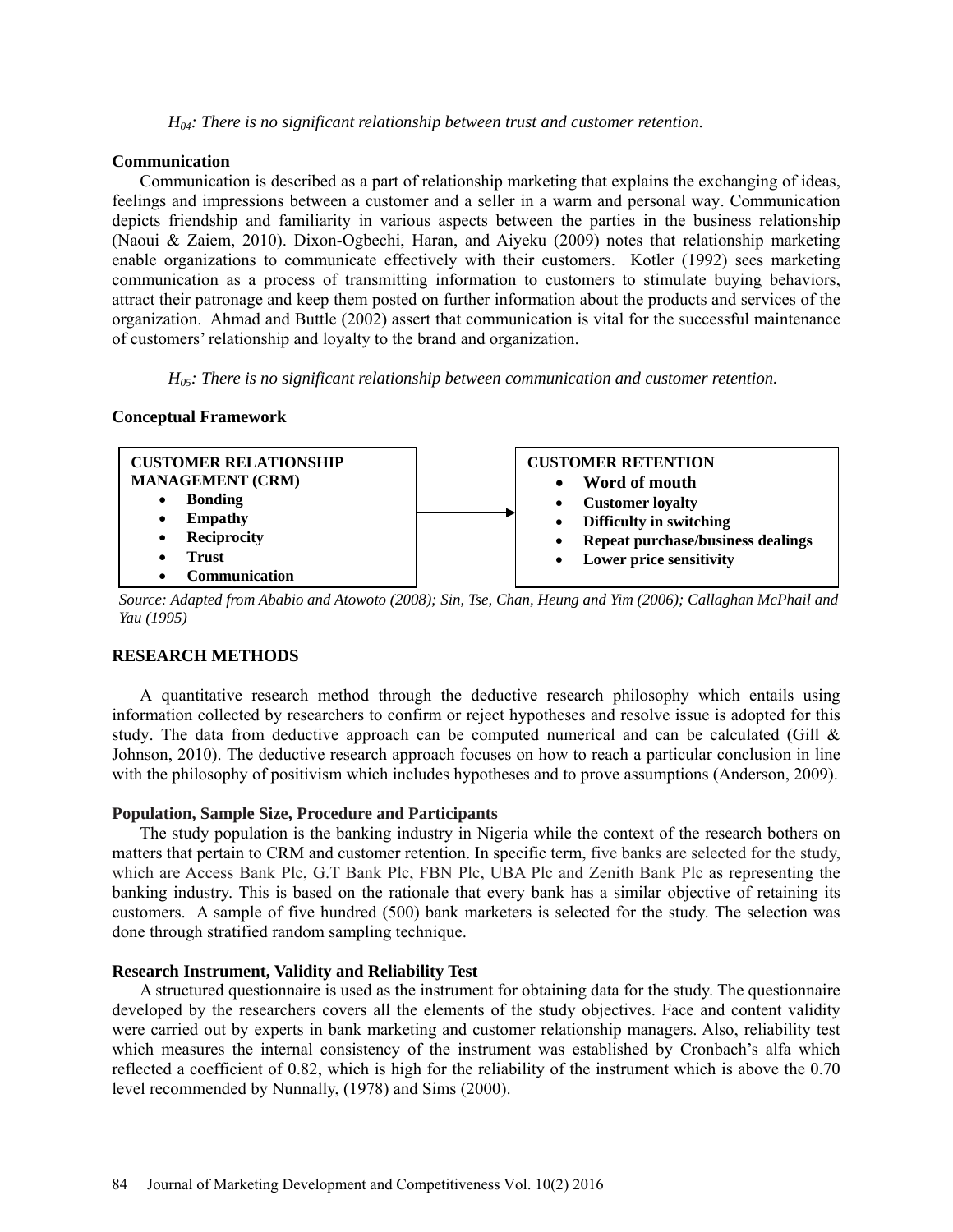#### **Method of Data Analyses**

In analysing the data obtained from the field survey, the Pearson correlation analysis is employed and presented in hierarchy correlation matrices, showing the mean, standard deviation and inter-correlations of the variables, with the aid of statistical package for social sciences (SPSS 21.0). 500 questionnaires were distributed to the respondents but 420 representing 84% were duly filled, successfully retrieved and adjudged usable for the analyses.

# **RESULTS**

| <b>Variables</b>          | $\frac{0}{0}$ |
|---------------------------|---------------|
| <b>Gender</b>             |               |
| Male                      | 58.1          |
| Female                    | 41.9          |
| Age                       |               |
| $20-29$ years             | 35.4          |
| 30-39 years               | 38.6          |
| $40-49$ years             | 20.2          |
| 50 years & above          | 5.8           |
| <b>Qualifications</b>     |               |
| <b>OND/NCE</b>            | 34.8          |
| HND/B.Sc                  | 48.0          |
| M.Sc/MBA                  | 12.3          |
| Others                    | 4.9           |
| <b>Working Experience</b> |               |
| 1-5 years                 | 40.4          |
| $6-10$ years              | 35.5          |
| 11 years & above          | 24.1          |

**TABLE 1 DEMOGRAPHIC DATA OF RESPONDENT**

*Source: Field Survey, 2015*

Table 1 shows that 58.1% and 41.9% of respondents were male and female respectively. The age distribution shows that 35.4% were between 20-29 years, 38.6% were 30-39 years of age, 20.2% were 40- 49 years while 5.8% were 50 years of age and above. The level of educational attainment shows that OND/NCE holders accounted for 34.8%, HND/B.Sc holders 48%, Master degree holders are 12.3% while the remaining 4.9% have other forms of educational qualifications. Lastly, the working experience of respondents reveals that 40.4% have 1-5 years, 35.5% have 6-10 years, 24.1% have 11years and above working experience.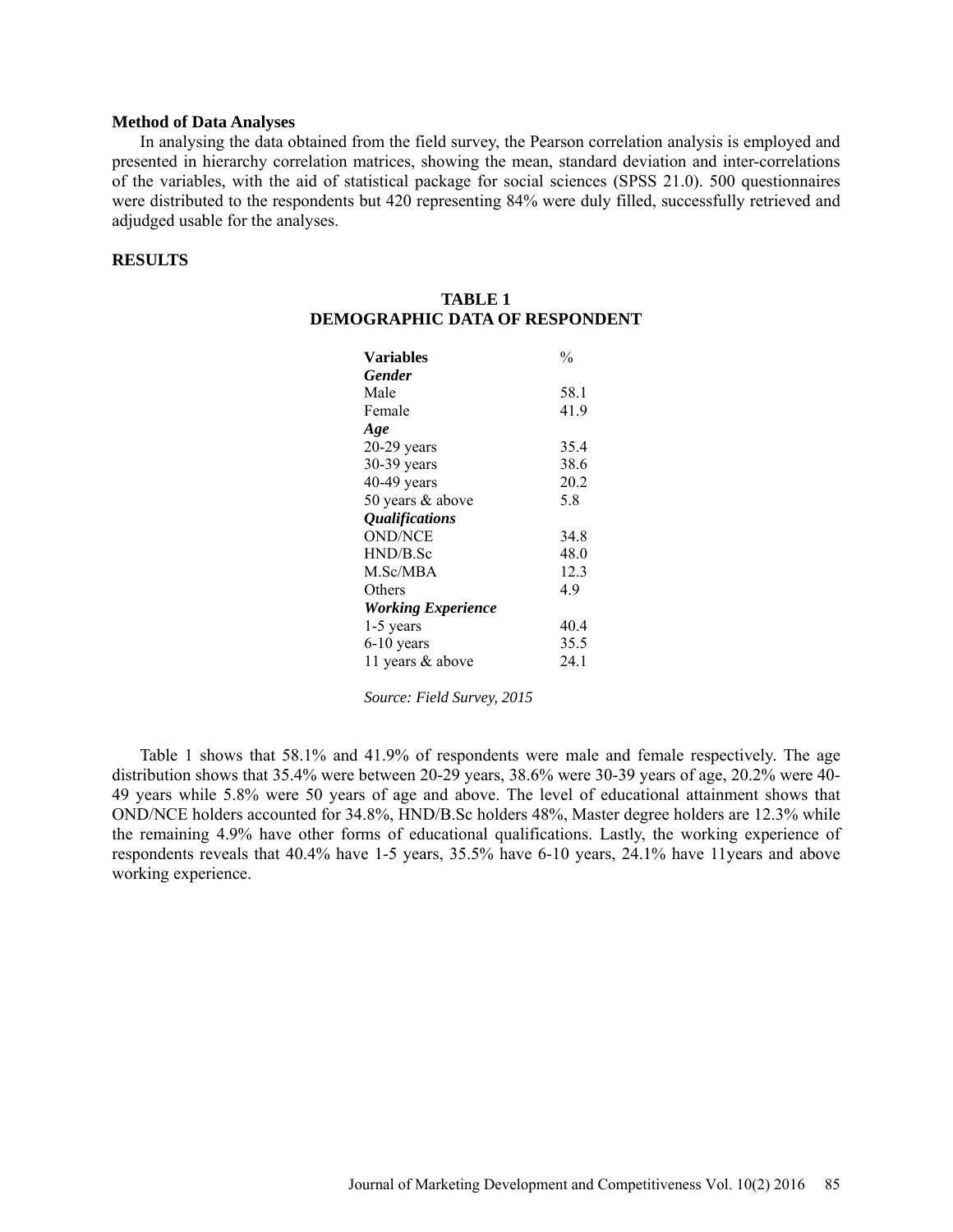#### **TABLE 2**

# **MAN, STANDARD DEVIATION AND CORRELATION MATRIX AMONG VARIABLES OF CUSTOMER RELATIONSHIP MANAGEMENT AND CUSTOMER RETENTION**

| Variables   | <b>MEAN</b> | <b>STD</b> |          |         |          |          |        |  |
|-------------|-------------|------------|----------|---------|----------|----------|--------|--|
| <b>BON</b>  | 4.3456      | 1.2316     |          |         |          |          |        |  |
| <b>EMPH</b> | 5.4569      | 1.4549     | .384     |         |          |          |        |  |
| <b>RECR</b> | 3.5467      | 1.3482     | .013     | $.443*$ |          |          |        |  |
| <b>TRS</b>  | 4.5683      | 1.2967     | $.694**$ | $.247*$ | .168     |          |        |  |
| <b>COMM</b> | 4.9845      | 1.8934     | $.486*$  | $.337*$ | $-0.095$ | $.636**$ |        |  |
| CR          | 6.4523      | 2.5695     | $.857**$ | $.557*$ | $.516*$  | $.692**$ | .746** |  |

\*\*Correlation is significant at the 0.01 level (2-tailed).

\*Correlation is significant at the 0.05 level (2-tailed).

*KEY: BON =* Bonding; *EMPH =* Empathy; *RECR =* Reciprocity; *TRS =* Trust; *COMM =* Communication; *CR =* Customer retention

Table 2 above shows that mean, standard deviations and inter-correlation of variables. Measure of bonding has a mean score of 4.3456 and a standard deviation of 1.2316. The mean score and standard deviation of empathy are 5.4569 and 1.4549, respectively. Reciprocity has a mean score and standard deviation of 3.5467 and 1.3482, respectively. Trust has a mean score and standard deviation of 4.5683 and 1.2967, respectively. Communication has a mean score and standard deviation of 4.9845 and 1.8934, respectively. Lastly, customer retention has a mean score of 6.4523 and standard deviation of 2.5695.

The result of hypothesis one shows significant positive correlation between bonding and customer retention ( $r = .857**$ ;  $p < .01$ ), meaning that as bonding increases, customer retention increases accordingly. The result of hypothesis two shows significant positive correlation between empathy and customer retention ( $r = .557^*$ ;  $p < .05$ ), which means that as customers are showed empathy by relationship management, their patronage is retained with the organization. The result of hypothesis three shows a significant positive correlation between reciprocity and customer retention ( $r = .516$ <sup>\*</sup>; p < .05), which means that as customers are shown reciprocity, they are retained by the organizations. The result of hypothesis four shows a significant positive correlation between trust and customer retention ( $r = .692**$ ;  $p < .01$ ), which means that as customers the trust grows stronger, customer retention is enhanced. Lastly, the result of hypothesis five shows a significant positive correlation between communication and customer retention ( $r = .746^*$ ;  $p < .01$ ), which means that as customers are communicated with in relationship management, they are retained by the organizations.

#### **DISCUSSION OF FINDINGS**

From the result of the study, there is significant relationship between bonding and customer retention. This means that a mutual understanding of the desire of the customer and goal of the seller whereby the seller makes the customer connected to the organization through quality services and good relationship management skills, the customers' patronage increases and is retained with the organization. This finding is consistent with position of Jobber & Fahy (2006); Dixon-Ogbechi, Haran and Aiyeku (2009) that stronger bonds increase parties commitment to business relationship and retains customers.

Secondly, the study finds that there is significant relationship between empathy and customer retention. This means that the more empathy adopted in relationship management by an organization towards customers increases their patronage and retention as customers to the organizations products and brand. This finding aligns with the result from previous study by Ferguson (1990) that empathy is a fundamental in ensuring a long lasting relationship between a seller and customer resulting in customer retention and future exchanges.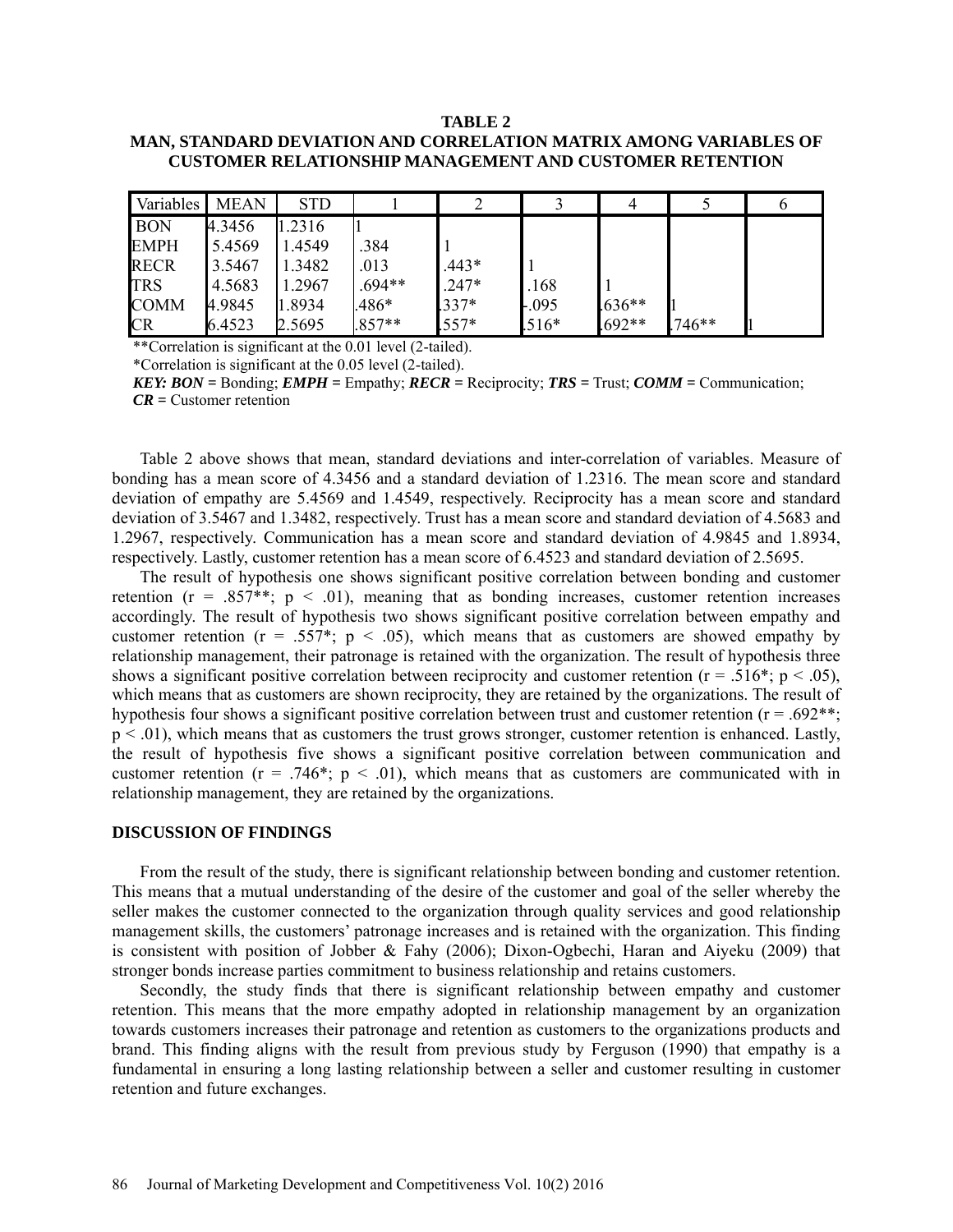Furthermore, the study establishes that there is a significant relationship between reciprocity and customer retention. The implication of the result is that as an organization employs reciprocity through favors, mutual beneficial exchanges and good quality of services, the customer is retained with the organization. This finding aligns with the findings of Smith and Johnson (1993) that reciprocity of providing favors to customers as an appropriate dimension of relationship marketing enhances the chance of customer providing similar favors in patronage from to the organization at a future date.

Fourthly, the study reveals that there is a significant relationship between trust and customer retention. This implies that the more customers are can have confidence on the promise made by the organization that it will be fulfilled and that they are not been cheated or deceived, the more the customers will be retained in the organization. This finding is agrees with the finding of Lombard (2011) that co-operation and trust between an organization and its customers is required to attract and retain their patronage.

Lastly, the study reveals that there is a significant relationship between communication and customer retention. The implication of this finding is that the more the regular interaction with customers in a warm way, the greater chance that customers are retained in the subsequent transactions. This finding aligns with the study of Olotu, Maclayton and Opara (2010) that points out the need for Nigerian banks to efficiently and effectively practice to improve the level of customer retention.

#### **CONCLUSION AND RECOMMENDATIONS**

The study concludes that customer relationship management has a significant relationship with customer retention. Customer relationship management is imperative in the banking industry so as to retain customers for better capital adequacy, earnings, profitability and liquidity because it is the customers of banks that provide depositors funds in which banks use for banking business aside from the shareholders equity and borrowings. Therefore, the realization of the fact that customers are king at all times and provides the lifeblood for business survival and sustainability is germane in the management of the expectations and demands of customers so as to retain them for continuous patronage.

Strengthening of relationship between the customers and the organization is important for organizations to survive in the business. The knowledge and application of relationship marketing and management by the marketers, customer service department and indeed all employees of the organization helps in customer retention. Relationship marketing helps in obtaining increased customer loyalty, referrals from customers to their friends and families to patronize the bank. Thus, customer relationship management is important if businesses have to be sustained and customers retained for increased market share.

The study recommends that banks should personalize customer relationship that will allow each customer's needs to be identified and customer treated according to their identified needs. Customer segmentation is also encouraged in other to easily establish the unique needs and expectations of customers. The data base of banks should be updated and verified from time to time in line with the regulatory requirements. The 'know your customer' (KYC) and the 'bank verification number' (BVN) programmes of the banks should be fully integrated in the customer data base for effective relationship management and customer retention. Lastly, banks should ensure regular training programmes for marketers and customer relations personnel in line with global best practices on relationship management.

# **LIMITATION AND SUGGESTION FOR FURTHER RESEARCH**

The study is limited to the Nigerian banking industry as a section of the financial service industry and also limited to five (5) first tier banks in Nigeria. The study however did not include the rural banks such as micro credit or microfinance banks in Nigeria. It is suggested that further research should be carried out on relationship marketing in microfinance institutions and rural banks in Nigeria.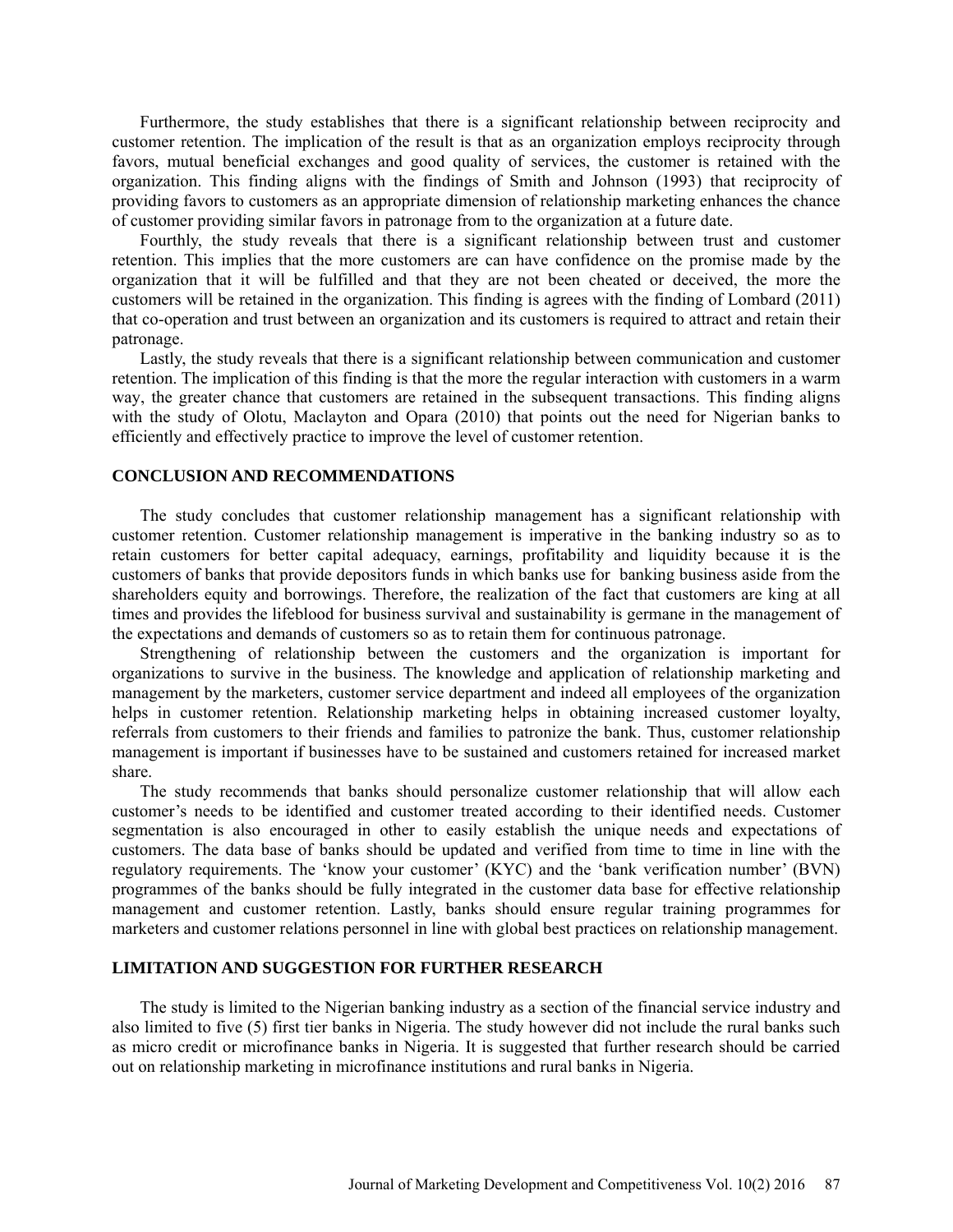#### **REFERENCES**

- Ahmad, R. & Buttle, F. (2001). "Retaining business customers through adaptation and bonding: a case study of HDOX", *Journal of business and industrial marketing*, 16, (7), 553-573.
- Anderson, V. (2009). *Research methods in human resource management*. 2<sup>nd</sup> edn, London: Chartered Institute of Personnel and Development.
- Anderson, E. W. & Mittal, V. (2000). "Strengthening the Satisfaction-profit chain," *Journal of Service Research*, 3, (2), 107–120.
- Anderson, J. C. & Narus, J. A. (1990). "A model of distributor firm and manufacturing firm working partnership", *Journal of Marketing*, 54, (1), 42-58.
- Bejou, D. (1997). "Relationship marketing: Evolution, present state, and future." *Psychology & Marketing*, 14, (8), 727-735
- Bennett, R. (1996). "Relationship formation and governance in consumer markets: transactional analysis versus the behaviourist approach." *Journal of Marketing Management*, 12, (12), 417-436.
- Berry, L. L. (1995). "Relationship marketing of services-growing interest, emerging perspectives." *Journal of the Academy of marketing Science*, 23, (4), 236-2452.
- Bowen, J. T. & Shoemaker, S. (1998). "Loyalty: A strategic commitment'', *The Cornell Hotel and Restaurant Administration Quarterly*, February, 12-25.
- Brunner, J. A. (1989). "The role of guanxi in negotiations in the Pacific Basin", *Journal of Global Marketing*, 3, (2), 7-23.
- Callaghan, M., McPhail, J. & Yau, O. H. M. (1995). "Dimensions of a relationship marketing orientation: An empirical exposition", *Proceedings of the Seventh Biannual World Marketing Congress* Vol. VII-II, Melbourne, July, pp. 10.
- Chattananon, A. & Trimetsoontorn, J. (2009). "Relationship marketing: A Thai case", *International Journal of Emerging Markets,* 4, (3), 252-274.
- Chiao, C (1982). "A modest proposal on relationship", in Yang, K.-S, Wen, C.-I. (Eds), Sinicization of social and behavioural science research in China, *Institute of Ethnology Academia* Sinica, Taiwan, 345 – 60.
- Dawes, J. (2009). The effects of service price increases on customer retention: The moderating role of customer Tenure and relationship breadth. *Journal of Services Research,* 11, 232.
- Dixon-Ogbechi, B. N., Haran, E. M. & Aiyeku, J. (2009). Customers' perception of relationship marketing as a strategic tool in the Nigerian food and beverages industry. *Journal of Management Policy and Practice*, 11, (5), 124-130.
- Dwyer, F. R., Schurr, P. H. & Oh, S. (1987). "Developing buyer-seller relationships." *Journal of Marketing*, 51, 11-27.
- Eisingerich, A. B. & Bell, S. J. (2006). "Relationship marketing in the financial services industry: The importance of customer education, participation and problem management for customer loyalty." *Journal of Financial Services Marketing,* 10, (4), 86-97.
- Ferguson, C. H. (1990). "Computers and the coming of the US keiretsu", *Harvard Business Review*, 68, (4), 55-70.
- Fluss, D. (2010). Customer retention is a priority for mobile phone providers. Available: wwwgem.org/eng/content\_details.jsp?contentid=2317&subjected=107. Accessed: 21 October 2010.
- Gill, J. & Johnson, P. (2010). *''Research methods for managers*", 4<sup>th</sup> ed, London: Sage
- Gronroos, C. (1990). "Relationship approach to the marketing function in service contexts: the marketing and organizational behaviour interface." *Journal of Business Research*, 20, (1), 3-12.
- Grönroos, C. (1994), "From marketing mix to relationship marketing: Towards a paradigm shift in Marketing." *Management Decision,* 32, (2), 4–20.
- Gummesson, E. (1994). "Making relationship marketing operational." *International Journal of Service Industry Management*, 5, (5), 5-20.
- Hinde, R. A. (1997). *Relationship*: *A dialectical perspective*, East Sussex: Psychology press.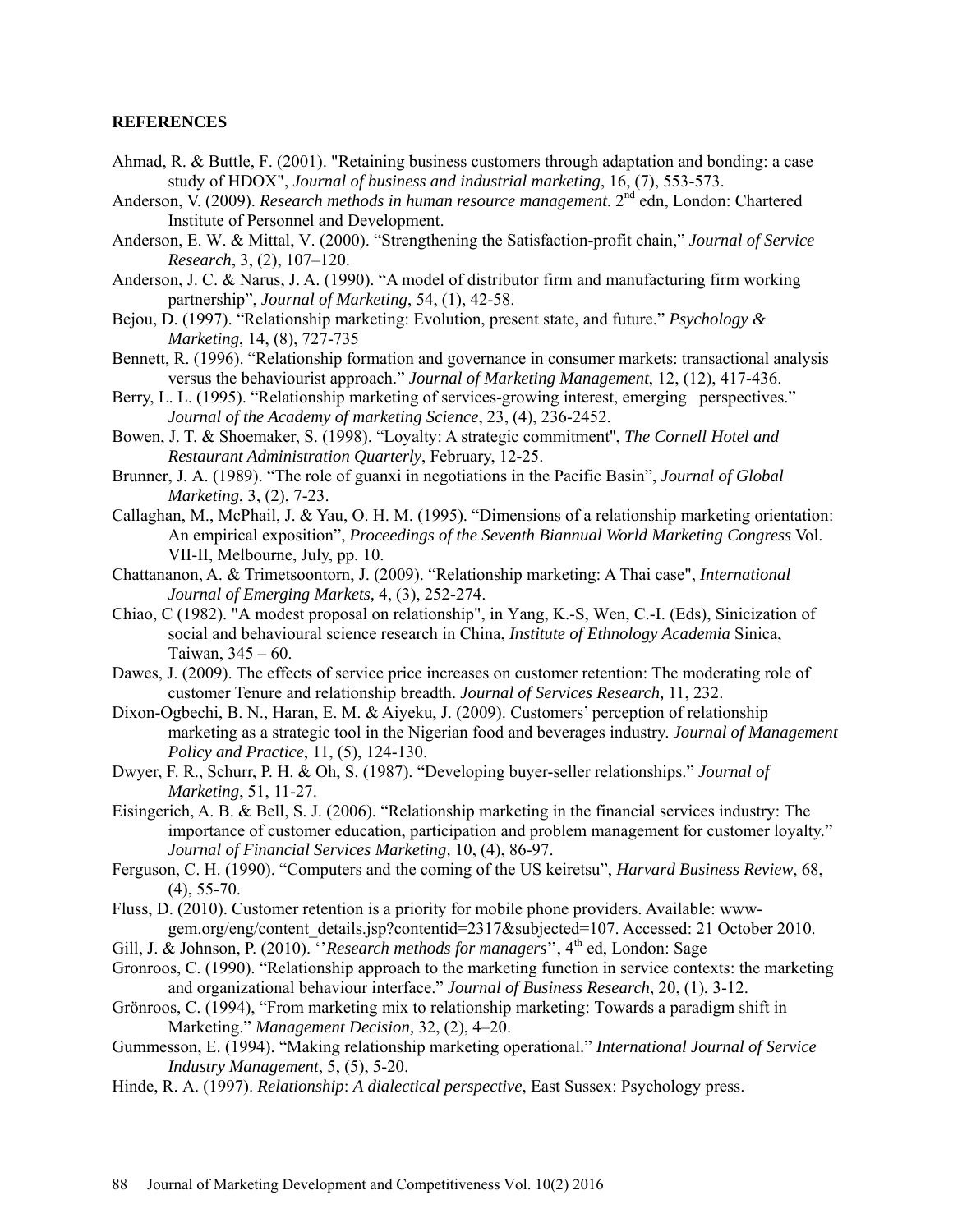- Houston, F. S., Gassenheimer, J. B. & Maskulka, J. M. (1992). "*Marketing exchange transactions and relationships*", Westport, CT: Quorum Books.
- Hwang, K. K. (1987). "Face and favor: the Chinese power game", *American Journal of Sociology*, 92, (4), 944-974.
- Jobber, D. & Fahy J. (2006). *Foundations of marketing,* New York, NY: The McGraw-Hill companies.
- Kim, W. G., Han, J. S. & Lee, E. (2001). "Effects of relationship marketing on repeat purchased and word of mouth." *Journal of Hospitality and Tourism Research*, 25, (3), 272-288.
- Kotler, P. A. (1992). "Marketing's new paradigm: What's really happening out there?" *Planning Review*, 20, (5), 50-52.
- Lebra, T. S. (1976). *Japanese patterns of behaviour,* Honolulu, HI: University of Hawaii Press.
- Levitt, T. (1983). After the sales is over. *Harvard Business Review*, (March-April), 117-124.
- Lindgreen, A. (2001). "A framework for studying relationship marketing dyads". *Qualitative Market Research – An International Journal*, 4, (2), 75-87.
- Lombard, M. R. (2009). Customer retention strategies implemented by fast food outlets in the Gauteng, Western Cape, and Kwazulu-natal provinces of South Africa-A focus on something fishy, nando's and steers. *African Journal of Marketing Management,* 1, (2), 70-80.
- Lombard, M. R. (2011). Customer retention through customer relationship management: The exploration of two-way communication and conflict handling, *African Journal of Business management,* 5, (9), 3487-3496.
- Malinowski, B. (1959). *Crime and custom in savage society,* NJ: Littlefied.
- Martin, M. C. & Sohi, R. S. (1993). "Maintaining relationships with customers: some critical factors", *1993 AMA Educators 'Proceedings: Enhancing Knowledge Development in Marketing,* Chicago: AMA, 4, (11), 21 -27.
- Molapo, M. E. & Mukwada, G. (2011). The impact of customer retention strategies in the South African cellular industry: The case of the eastern free state, *International Journal of Business, Humanities and Technology,* 1, (2), 52-60.
- Morgan, R. M. & Hunt, S. D. (1994). "The commitment-trust theory of relationship marketing" *Journal of Marketing,* 58, (3), 20-38.
- Mornay, R. L. (2011). Customer retention through customer relationship management: The exploratory of two-way communication and conflict handling, *African Journal of Business management,* 5, (9), 3487-3496.
- Moorrnan, C., Zaltrnan, G. & Deshpande, R. (1992). "Relationship between providers and users of market research: the dynamics of trust within and between organizations", *Journal of Marketing Research,* 29, August, 314-328.
- Mostert, P. G., Meyer, D. & Rensburg, L. R. J. (2009). The influence of service failure and service recovery on airline passenger's relationships with domestic airline: an exploratory study. *South African Business Review,* 13, (2), 10-21.
- Naoui, F. B. & Zaiem, I. (2010). "The impact of relationship quality on client's loyalty: An application in the para-pharmaceutical industry", *International Journal of Pharmaceutical and Healthcare Marketing,* 4, (2), 137-156.
- Nunnally, L. C. (1978). *Psychometric theory, (2nd edition).* New York: McGrawHill.
- Ogburu, E. E. & Usman, A. (2012). Imperatives of customer relationship management in Nigerian banking industry, *Kuwait Chapter of Arabian Journal of Business and Management Review,* 2, (1), 59-72.
- Ogunnaike O. O. & Ogbari M. (2008). Customer service: A determinant of customer satisfaction, *International Journal of Business and Common Market Studies,* 5, (1), 2.
- Olotu, A., Maclayton, D. & Opara, B. (2010). An empirical study of relationship marketing orientation and bank performance. *Research Journal of International Studies,* 16, 47 - 55.
- Ramakrishnan, K. (2006). Customer retention: the key to business performance (online). Available:http://www.estrategicmarketing.com/smNov-Dec2/art11.html (Accessed:1 April 2010).